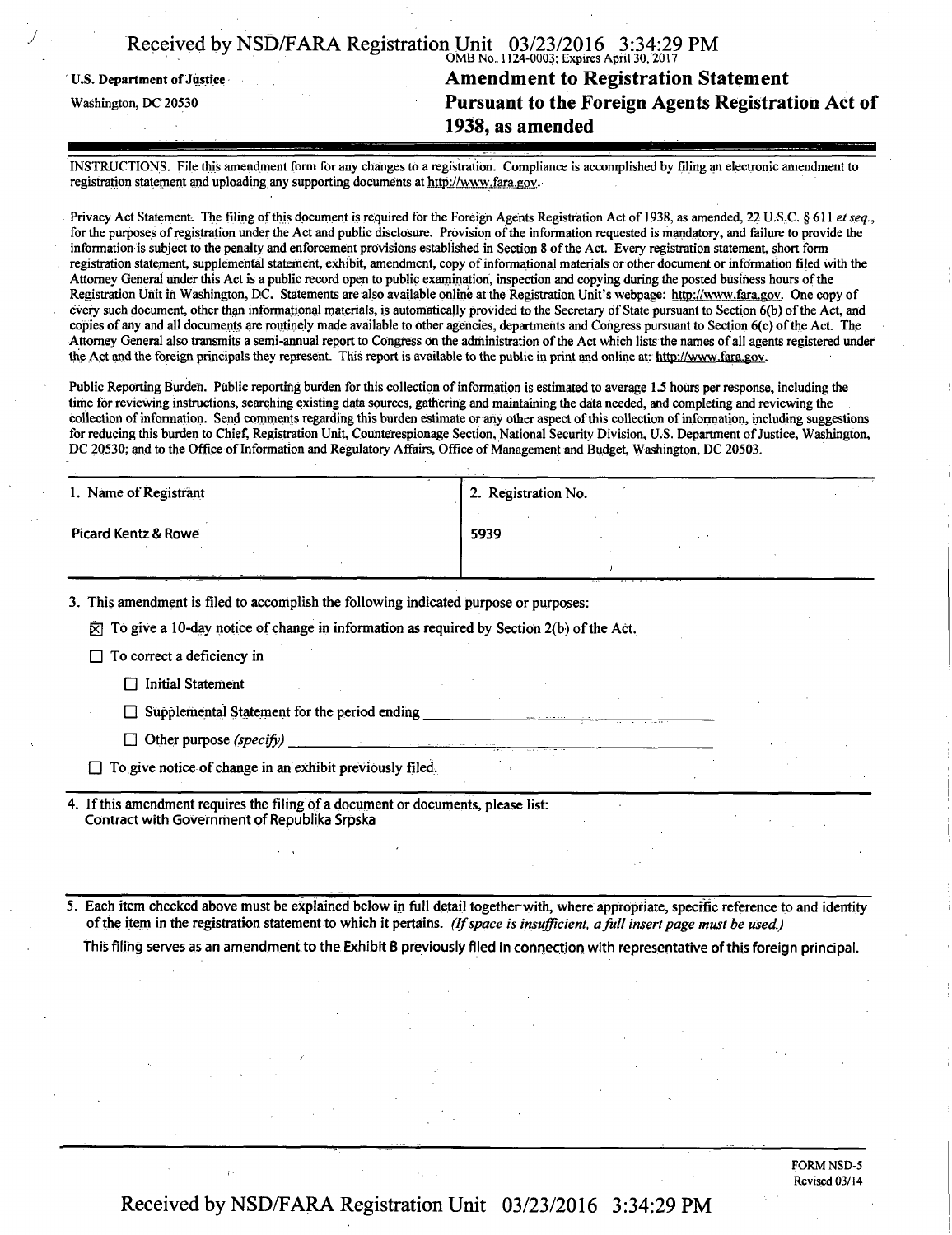# **EXECUTION**

In accordance with 28 U.S.C. § 1746, the undersigned swear(s) or affirm(s) under penalty of perjury that he/she has (they have) read the information set forth in this registration statement and the attached exhibits and that he/she is (they are) familiar with the contents thereof and that such contents are in their entirety true and accurate to the best of his/her (their) knowledge and belief, except that the Undersigned friake(s) no representation as to the truth or accuracy of the information contained in the attached Short Form Registration Statement(s), if any, insofar as such information is not within his/her (their) personal knowledge.

(Date Of signature) (Print or type name under each signature or provide electronic signature')

March 23, 2016 **Islamin 23, 2016** Islamin 2016 *Islamin 15* / Sernard Donovan Picard **Existence** eSigned

' This statement shall be signed by the individual agent, if the registrant is an individual, or by a majority of those partners, officers, directors or persons performing similar functions, if the registrant is an organization, except that the organization can, by power of attorney, authorize one or more individuals to execute this statement on its behalf.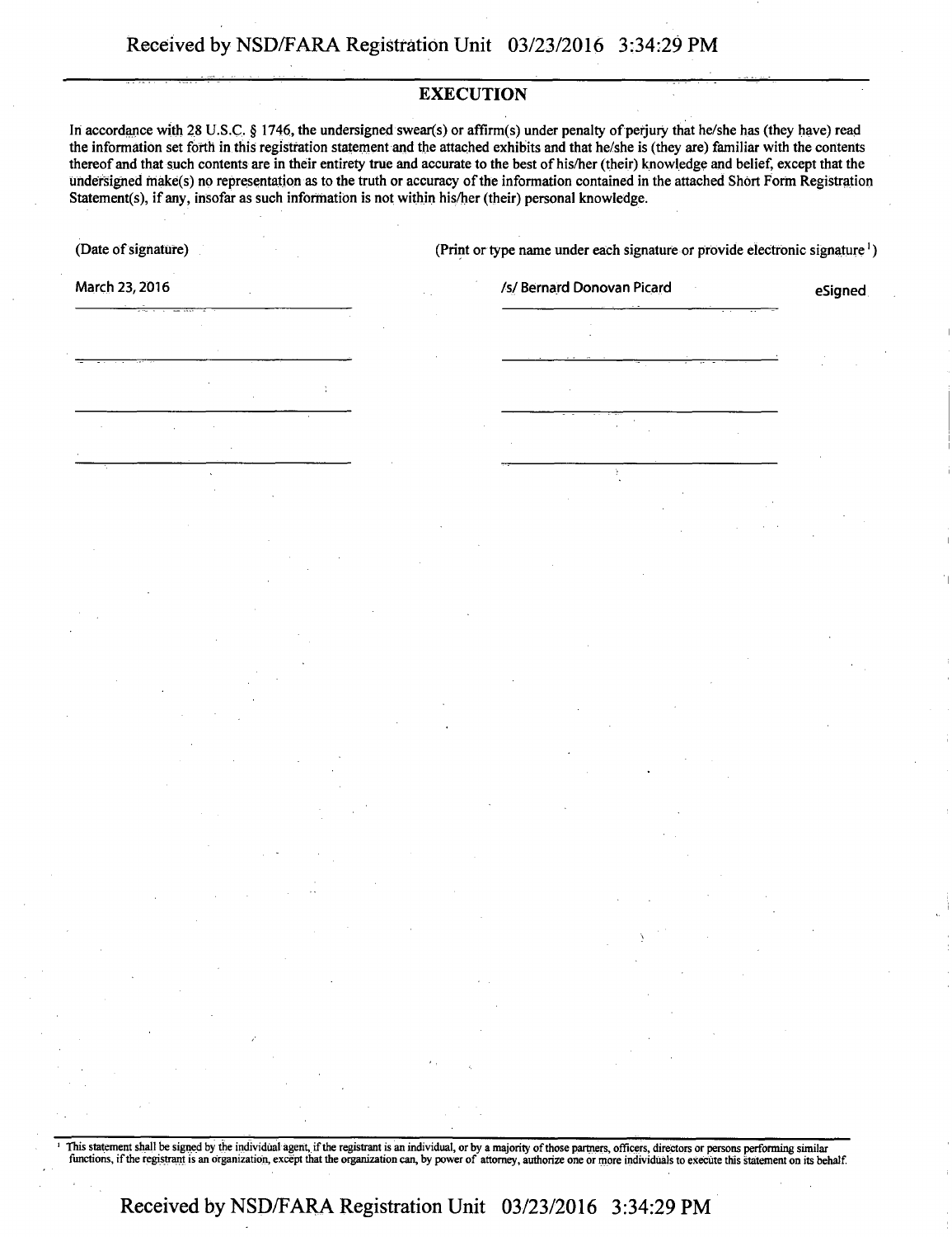Received by NSD/FARA Registration Unit 03/23/2016 3:34:29 PM

# **PICARD KENTZ & ROWE**

Picard Kentz & Rowe LLP 1750 K Street, NW Suite 800 Washington. DC 20006 tel +1 202 331 5003 fax+1 202 331 4011 dpjcard@pkrllp.com

December 17, 2015

### ATTORNEY-CLIENT COMMUNICATION PRIVILEGED AND CONFIDENTIAL

His Excellency Mr. Zlatan Klokic Minister of Economic Relations and Regional Cooperation The Government of Republika Srpska Trg Republike Srpske 1 Banja l.uka. Republika Srpska, Bosnia-Herzegovina

#### Re'- Engagement Agreement

Dear Mr. Minister.

Pieard, Kentz and Rowe LLP ("Firm") is very pleased to provide this engagement agreement: tor continued services to (he Government of Republika Srpska.

1. Client.

For purposes of this engagement, our client will be the Government of Republika Srpska ("RS").

2. Scope of Engagement,

We will advise and represent Republika Srpska and work with its designated representatives to provide general advice and representation regarding international legal and policy matters as requested by the Government from time to time. We anticipate these matterswill include:

- « RS legal rights and obligations under applicable international law including the Dayton Peace Accords and other international agreements to which the BiH is a party, such as the European Convention on Human Rights;
- $\bullet$  RS and BiH rights and obligations vis-a-vis the Office of High Representative, the Peace Implementation Council, the UN Security Council, the OSCE, the EU, the Council of Europe, and others;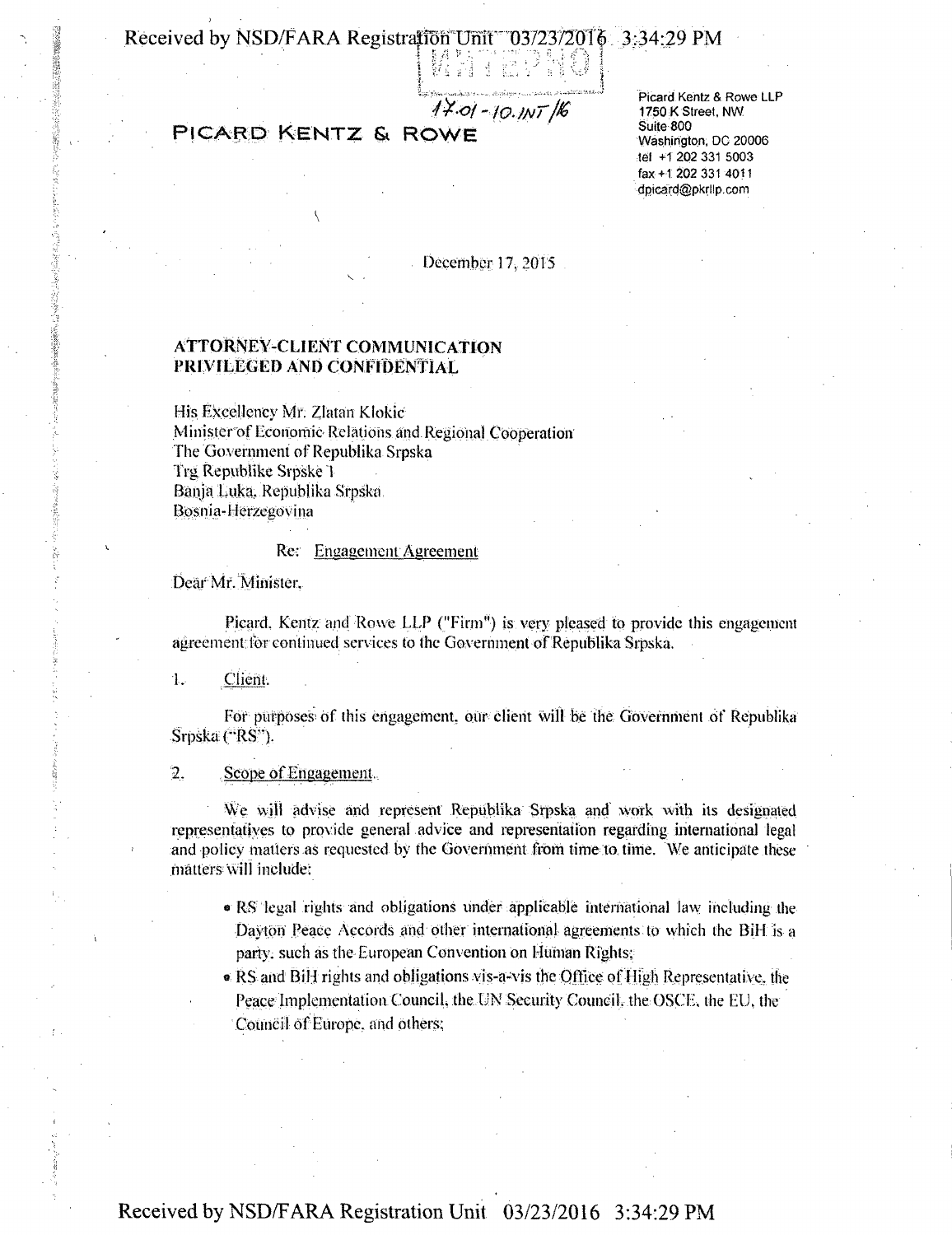Republika Srpska. December 17, 2015;<br>Page 2:

Received by NSD/FARA Registration Unit  $\begin{bmatrix} 03/23/2016-3:34:29 \text{ P.M} \\ 03/23/2016-3:34:29 \text{ P.M} \\ \text{Page 12} \end{bmatrix}$ <br>
Page 2

- \* Relations with international community;
- » Legal issues related to bringing the institutions and laws of RS and Bill into conformity with the BiH constitutional framework under the Dayton Peace Accords;
- Legal issues related id bringing the institutions and laws of RS and Bil l into conformity with European standards in connection with accession to the EU,

The scope of engagement-under this agreement does not include representing Republika Srpska or any of its officials in matters involving the preparation and/or handling of litigation before courts within or without Bill, Any representation involving litigation will be agreed to separately,

3. - - Retainer. Fees. Expenses, and Other Charges and Billing and Payment.

a. General Terms.

Republika Srpska will pay Firm a monthly retainer fee of US\$90,000 ("Monthly Retainer") for work performed under this Agreement inclusive of expenses incurred by the Firm related to the performance of such services. Republika Srpska will pay the Monthly Retainer by the 15th day of each month.

b. Billing and Payment.

In the normal course, you will receive, on a monthly basis, a confidential statement for our Monthly Retainer. Republika Srpska agrees to make payment promptly upon receipt by the  $15<sup>th</sup>$  day of each month as set forth in Section 3(a) above. If you have any questions or comments concerning our services or charges during the course of our representation. please bring them to my attention so that any problems can be quickly resolved.

All compensation, expense reimbursement and any other payments- to us shall be remitted and paid in U.S. dollars and without withholding or deducting any tax, assessment or other governmental charge (collectively, "Tax"). If you shall be required to deduct or withhold any such Fax. or if any Tax is required to be paid by us solely on account of the services performed hereunder, you shall pay to us such additional amounts as shall be required so that the net amount received by us from you after such deduction, withholding or payment shall equal the amounts otherwise due to us.

Payments will be wire transferred to our account, pursuant to the account information that will be provided in the Firm's invoices, At the conclusion Of this engagement, any remaining amounts in our retainer account will either be returned to you or applied with your consent to other outstanding matters for which we may be engaged by you,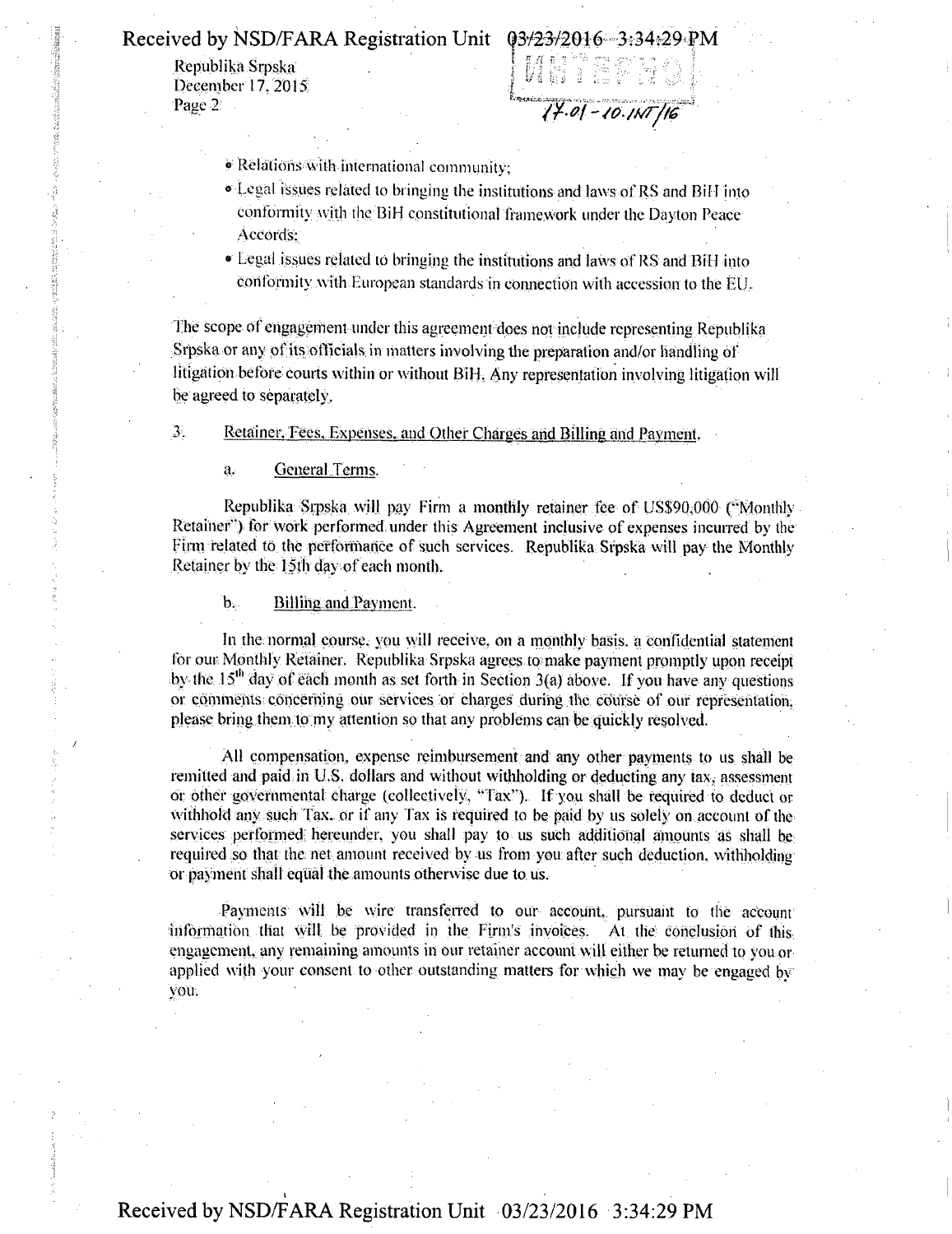**Received by NSD/FARA Registration Unit 03/23/2016 3:34:29 PM** 

Republika Srpska *Republika; Srpska | f 0 f - r- : -, f- • >, I* 

. .....,»......«...,. .... . Page 3.  $\Box$  $P_{A} = \frac{1}{2}$ 

# 4. Disclosure of Information/Indemnification.

Republika Srpska agrees to (1) disclose to Firm, fully, accurately, and on a timelybasis, all taets that are or •might be material to Finn's representation of Republika Srpska: (3) keep Firm apprised on a; timely basis of ajl developments relating to the representation that are or might be material; and (3) otherwise cooperate fully with Firm. Firm agrees to: maintain confidentiality of information gained in the course of its representation of Republika Srpska in accordance with our professional responsibilities.

## 5- Conflicts of Interest.

It is possible during or after the time we represent you that some other current or future client will ask us to represent it in connection with some dispute, transaction, or other matter that is not substantially related to our representation of you in which the interests of such client may be directly adverse to your interests. You acknowledge and agree that, consistent with our professional responsibilities to you. Firm may continue, or in the future undertake, to represent any existing or new client in any matter, even if the interests of such client in such matter are directly adverse to yours, as long as such matter is not substantially related to our representation, of vou. We agree not to represent any sueh clients in their assertion of claims against Repiiblika Srpska.

#### 6. Term of Engagement.

This Agreement shall enter into force on. January 1, 2016 and continue for a term ending December 31, 2016.

Republika Srpska has the fight to terminate our representation at any time upon written notice, and all Outstanding charges will become due at that time. We reserve the right to withdraw from the representation at any time consistent with the rules of professional responsibility governing attorneys in our jurisdiction. We may also suspend or terminate work on behalf Of a; client that does not pay our statements within 30 days after they are rendered. Our right to withdraw as counsel shall, of course, be consistent with the applicable rules of professional responsibility.

Upon the termination of this engagement, we will either make arrangements to return to you all copies or originals of documents or materials belonging to you or otherwise constituting client records, store them at your expense, or dispose of them. You agree that we may keep copies of any such files if we so choose. You also agree that our own internal files (including but not limited to firm administrative records, time and expense reports, personnel and staffing materials, accounting records, and related documents) and attorney work product (including without limitation drafts, notes, legal memoranda, and other legal and factual research reflecting our Opinions and mental impressions) pertaining to this matter are our property and will not be delivered to you at the conclusion or upon the termination of our engagement.